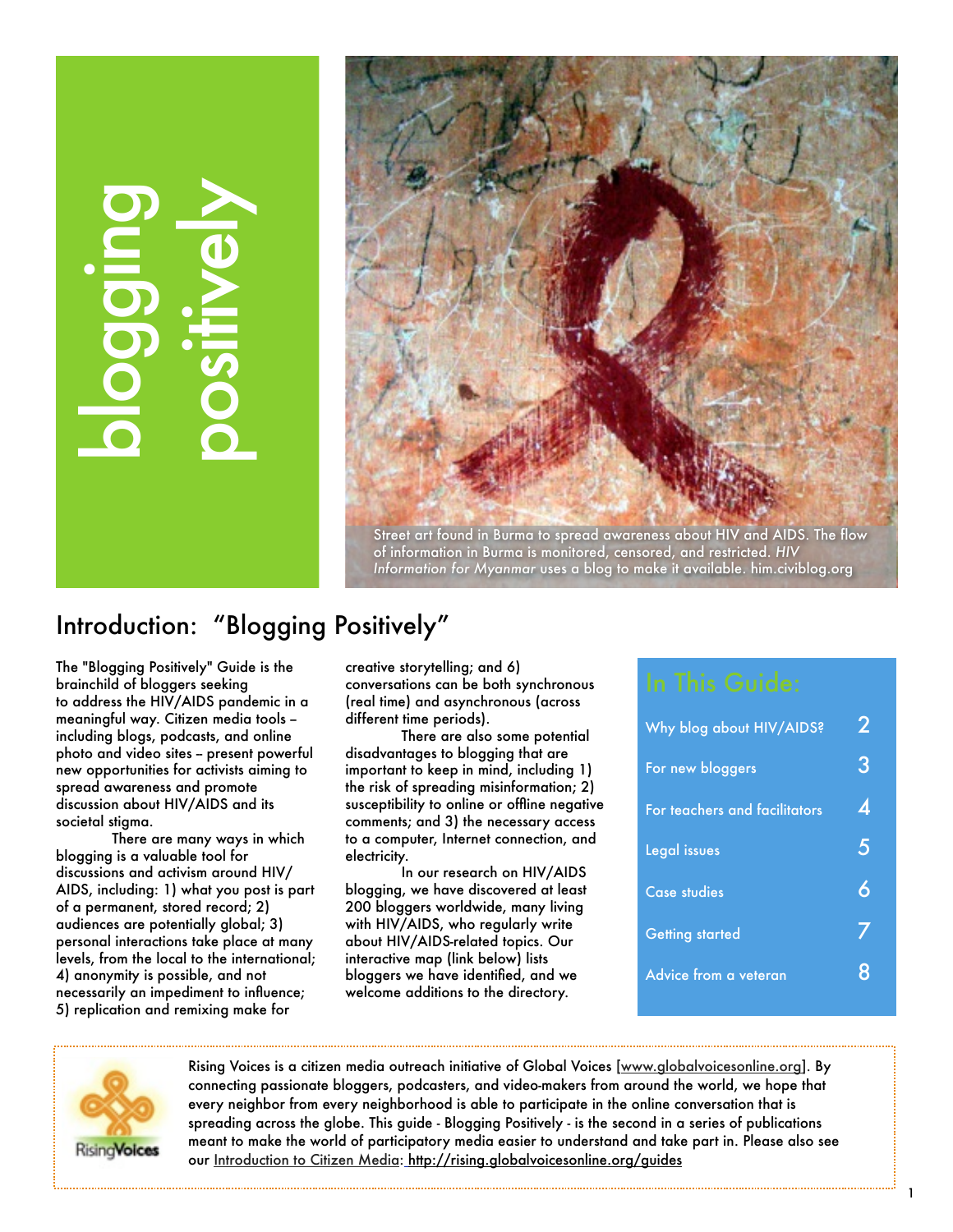

This guide has evolved in part through a series of chats attended in 2008 and 2009 by a wide-ranging group of people: veteran and novice bloggers; people from cities and rural areas; those from developed and developing countries; some with steady computer and Internet access, many with only minimal access; people who are HIV-positive, and those who are HIV-negative; those working in the HIV/AIDS field, and people working in other fields, such as technology, harmreduction, the arts, and secondary education.

What we all have in common is a desire to learn more about how technology can be utilized to improve human health and well-being, and how citizen media might effectively address HIV/AIDS. We hope this labor of love will be helpful as you find your own voice and your own ways of coping with, challenging, and defeating HIV/AIDS. The title of the guide, coined by Kenyan blogger Daudi Were, thus has multiple meanings: We hope it will be useful for people infected and affected by HIV/AIDS, and that it will also be helpful to those who aim to spread more awareness about prevention, healthy living, and human rights.

#### What is Blogging?

The word "blog" is short for weblog and refers to a type of website that is updated chronologically. You can think of a blog just like email. Except, instead of sending an email to just one person, you are publishing the note on a website where it can be seen by anyone in the world with an Internet connection.

Most blogs allow for comments, enabling readers to ask questions or add their own opinions to what you publish. This is how a conversation begins - one person writes his or her opinion and then others add to the conversation. Some of the most popular weblogs receive over 100 comments every time something is published, but the vast majority of blogs are written for an audience of just a handful of readers with similar interests.

#### Why Blog about HIV/AIDS?

Personal stories are often a central focus of blogging. They can help inform and educate readers, enhance activism, and inspire change. Bloggers can tell the personal stories of individuals, rather than resorting to broad stereotypes or statistics.

Blogging about one's HIV status or the challenges of living with HIV/AIDS can be empowering, both for the blogger and his or her readers. A blog can be a safe space that is usually free from discrimination. Someone applying for antiretroviral treatment, for example, might explain the process to others. Or that same person could create a digital "Memory Book" for families and loved ones to preserve family history and strengthen the bonds of those who remain.

Most people who blog about HIV/ AIDS have education and prevention as primary goals. Some have a more

# Blogging Anonymously

There are many reasons to blog under your real name, including credibility, honesty, and reputation. But some people live in places or under conditions where what they write could threaten their safety. For this reason, Global Voices has put together a guide on how to blog anonymously and hide your identity online.



[advocacy.globalvoicesonline.org](http://advocacy.globalvoicesonline.org)

#### Protect Human Rights

WITNESS Video Hub is a participatory website where anyone, anywhere can upload media related to human rights that can be used to create change. If you have witnessed police brutality, or any other kind of human rights abuse, and captured it on your cell phone or video camera, here is a way to safely and anonymously document what happened and help put an end to it.

[hub.witness.org](http://www.witness.org/hub)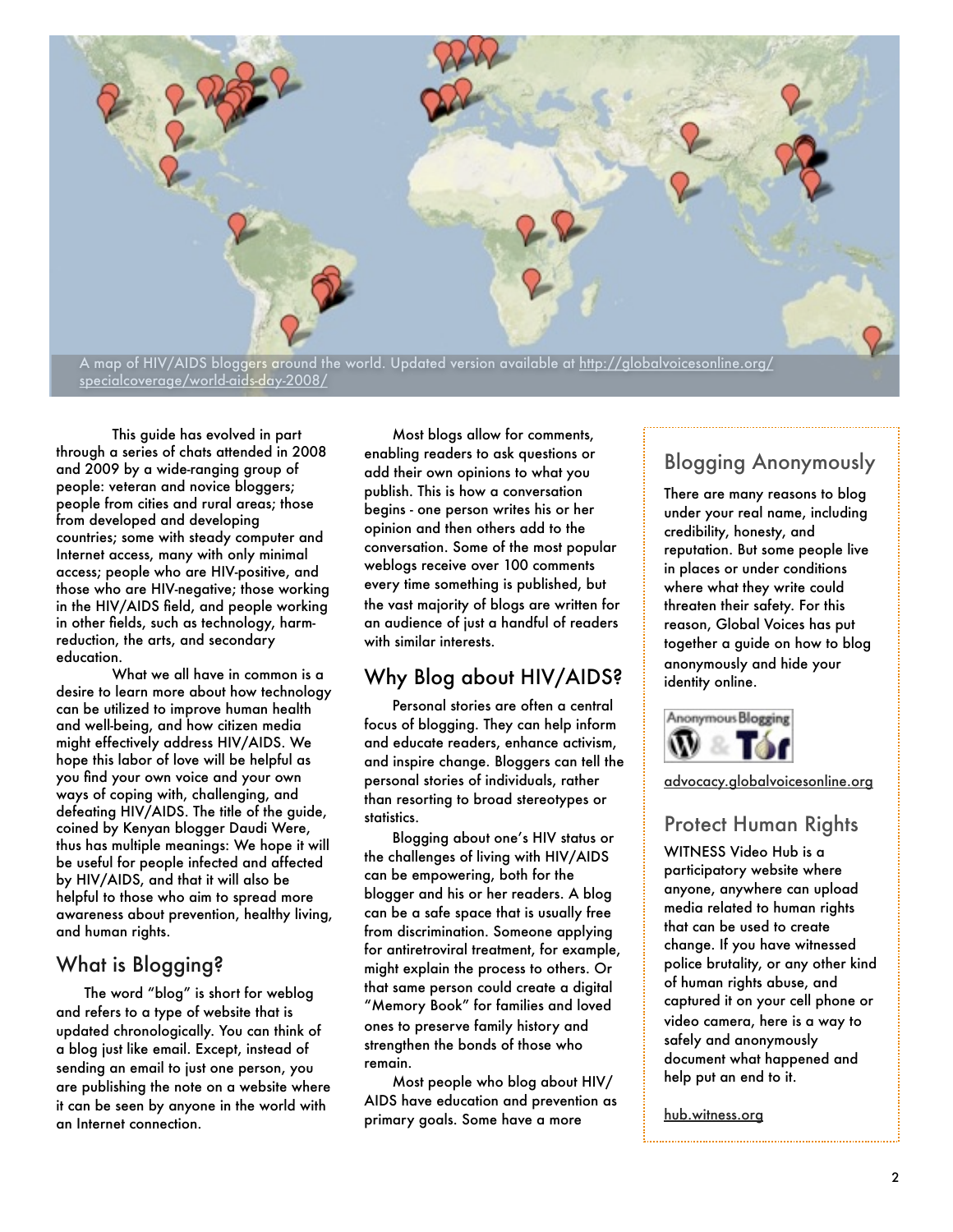spiritual focus, while others talk frankly about sex, symptoms, and stigma. Political advocacy is important to many bloggers as they advocate for greater access to treatment, support programs, and health-related capacity building.

#### For New Bloggers:

If you are blogging for the first time, consider starting with an easy, familiar topic that isn't necessarily related to HIV/ AIDS. After feeling comfortable with blogging it should then be easier to address issues related to the pandemic. Most new bloggers will feel more at ease when starting slowly, one step at a time, but others might be ready to dive right in.

It may also help to think about your audience as you write. You might want to start by imagining an audience you are already familiar with, then expand your range as you gain more confidence. Keep in mind that anything you publish on your blog can potentially be seen by millions of people. In practice most blogs only have about a dozen readers, but it is important to keep the public nature of blogging in mind when you choose what to publish. It is always best to ask a friend's permission before publishing a story or memory about him or her. If you would like children to see your blog it is important to think about what is and isn't appropriate for them to read.

Eventually you may also want to think of ways to spread your message to those who cannot read. Visual communication -- including videos and photographs -- can help bring your message to more people. For those who are vision-impaired, music and audio recordings can be used to communicate your message.

A blog post does not have to be a long, scholarly, or polished piece. Informality is a mainstay of blogging. What is most important is that you enjoy the process and feel good about what you have created.

#### For Facilitators and Teachers:

If you are helping others publish content to a blog, encourage them to

# Nata Village's Ntwakgolo Support Group

Nearly one in four adults in Botswana is HIV-positive, and the United Nations has estimated that by 2010 more than 20 percent of all children in Botswana

will be orphaned as a result of the HIV/AIDS epidemic. In the small rural village of Nata 20 activists are living openly with their HIVpositive status to confront the stigma that surrounds the pandemic.

In Setswana (the official language in Botswana), "Ntwakgolo" means "Great War," an appropriate name for the battle being waged against HIV/AIDS in



Nata. Members of the Ntwakgolo Support Group are among the first people to openly identify as HIV-positive within their communities. By their example, they are encouraging others to live more openly, too.

The Nata Village weblog began in 2006 when a tech-savvy traveler met a local HIV/AIDS educator in the rural Botswanan village. The blog has raised tens of thousands of dollars and is now sustained by local staff at the Nata AIDS and Orphan Trust.

#### <http://is.gd/1B229>|<http://is.gd/1B1Og>

# REPACTED

REPACTED was formed in 2001 to encourage young people to get involved with community development through participatory theater, awareness campaigns, peer education and counseling. REPACTED addresses HIV/AIDS, substance abuse, peace and conflict resolution, and sustainable development.



In 2008 they started the Youth Media Consultative Forum, which collects news and stories from communities in and around Nakuru, Kenya and posts them on the Internet, allowing local residents to show the true picture of their community. REPACTED has trained over 20 staff members and community leaders how to blog and produce multimedia content. Those who have already been trained are asked to

reach out to 20 friends, including young people who are still gang members.

<http://repacted.org>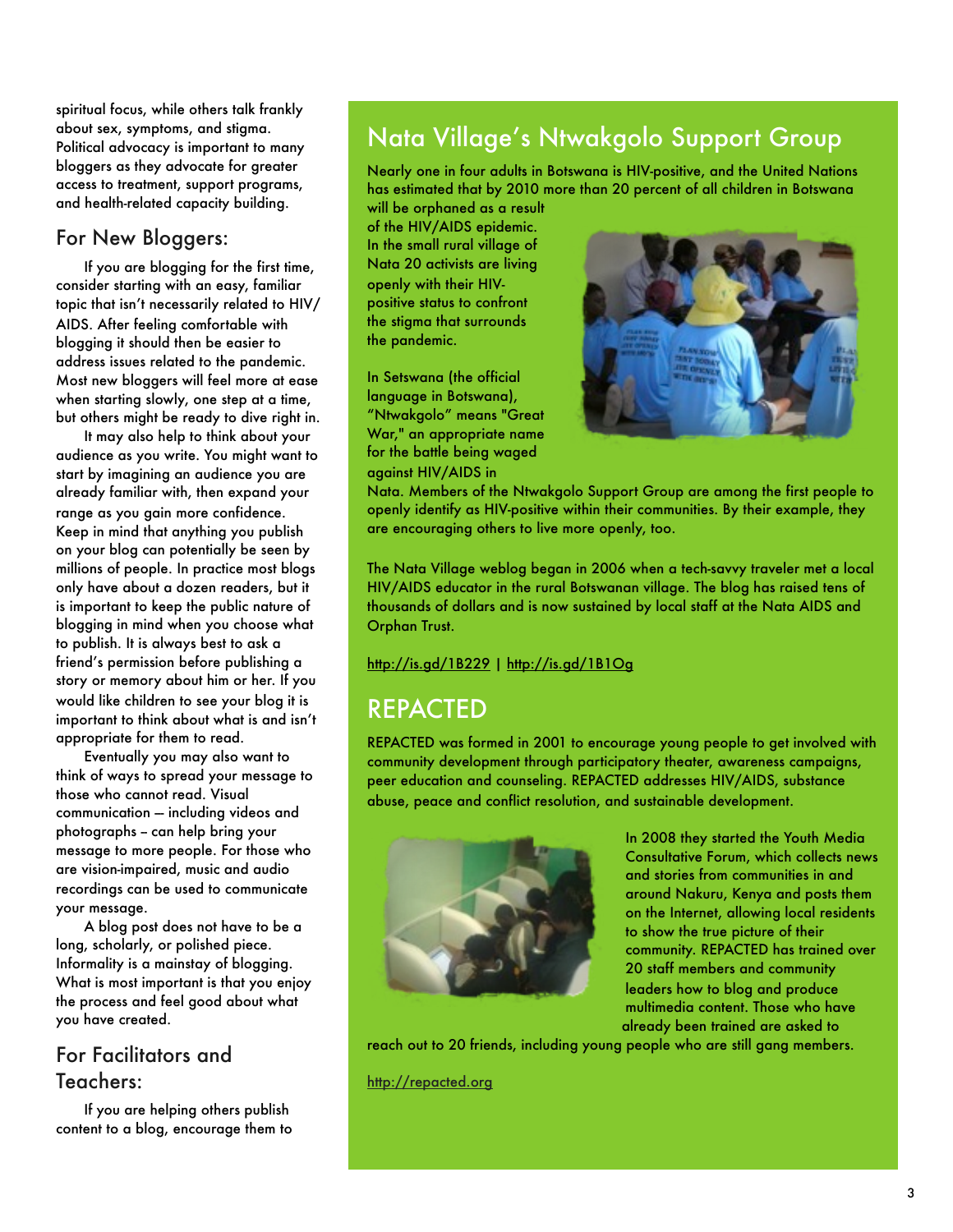contribute topics that both come from the heart and that also inspire discussion. This should help beginners relax. Though advanced aspects of blogging can be technically daunting, it is best to keep things simple, easy, and fun for new bloggers.

Encourage collaboration. Remind new bloggers to comment on the posts published by their peers. Sometimes it is also helpful to write a "guest column" on someone else's blog. Many different bloggers can also contribute to one group blog, which encourages a sense of teamwork.

If you have time, start a blog yourself, and create links to the blogs of your students, or link their blogs to your already-existing blog. If you can find fellow teachers or facilitators who specialize in creative writing or storytelling, you might ask them to be of assistance. They may know techniques for getting people to relax and enjoy the creative process. They may also be more available than often-overworked health or service-organization personnel. Schools and libraries might also have good human and/or technical resources.

Think about how to create more opportunities for those who are not Internet-fluent. In Uganda, the PeerLink project [\[http://www.geocities.com/](http://www.geocities.com/peliug/index.htm) [peliug/index.htm\]](http://www.geocities.com/peliug/index.htm) links learning about computers with learning about HIV/ AIDS. Urban students, who tend to be computer savvy, are paired with young people in rural schools, who often lack both equipment and knowledge about computers, as well as Internet access. The urban-based young people help their rural peers gain access to computer equipment and the Internet, and then give computer tutorials to the rural students. Both groups then engage in mutual learning about HIV/AIDS.

#### Q & A for Teachers or **Facilitators**

**How can we encourage young people, women, people with disabilities, people living with HIV/AIDS, and others who often are marginalized?** If people come to you, create a safe physical space for them to begin their blogging experience. Otherwise, do outreach to organizations working with these populations, promoting the idea of

blogging as an empowering and educational tool.

**How can we engage people living in rural areas to address HIV/AIDS using citizen media?** The content published on blogs can be written, filmed, photographed, and recorded offline, then uploaded whenever Internet access is available. Other forms of citizen media — radio, mobile phones, and the arts — are also important tools.

**How can we use media tools to form social movements for change?** HIV/ AIDS is both a personal and a public health challenge. Because of its wideranging impact on so many aspects of life and at so many levels of society, it is something around which a social movement can easily form. Bloggers might be encouraged to see their work linked to a larger whole, as new media connects groups locally, nationally, and around the world. Positive bloggers can connect with one another and also with other issues-based groups. Blogging can be equally effective in reaching out to those with little or no HIV/AIDS awareness — or those with a different perspective about the pandemic — to build bridges and promote dialogue.

**How do we approach and involve institutions and health professionals?**  Blogging can be promoted as a form of therapy for their clients and staff, and institutions can be encouraged to blog about their successes, needs, and challenges. Some institutions and health professionals may be able to train new bloggers, and can provide educational materials for bloggers to convey HIV/ AIDS-related information to others. Institutions might provide access to the Internet, and bloggers in turn could form a corps of peer educators, working in tandem with the institution to improve personal and public health.

**How can we promote and develop blogging so that it encourages people to see themselves as leaders?** If each person understands that his or her blogging voice is unique and might inspire others to better understand the issue or to become active in addressing HIV/AIDS, they will hopefully have incentive to continue speaking out.

#### Digital Memory Books



*Ugandans training for the "Memory Book" project, which teaches HIV-positive parents to communicate with their children about the difficult issues of HIV status, death, and estate planning. Families construct Memory Books to document family history.* 

The "Memory Book" project began with terminally-ill African immigrant parents in the United Kingdom who did not want their children to forget their personal and cultural heritage. Traditionally memory books are made with paper, photographs, and sometimes newspaper clippings. Creating a digital memory book allows family and friends to also include video, their favorite songs, family genealogies, digital photographs, and text.

A training program has spread the memory book project throughout Uganda, and partnerships have helped extend its use to other African countries, including Kenya, Zambia, Zimbabwe, Ethiopia, Tanzania and South Africa.

After creating a memory book one participant explained: "I am not worried about the future. The Memory Book and training have helped me explain to my children that I am positive and that one day I will die, so I have been able to prepare them. But I also explain that everyone dies one day, and I am just the same."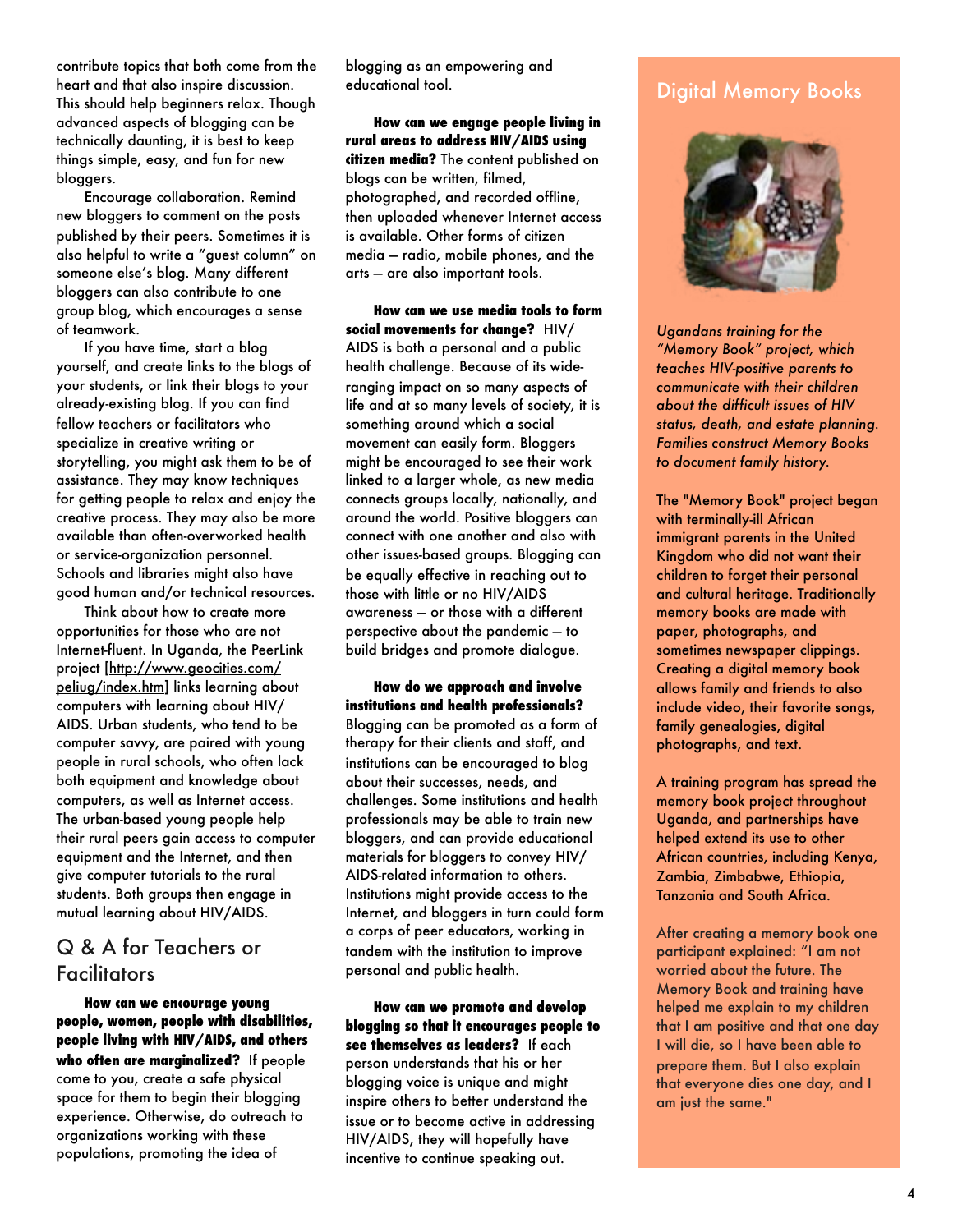# AZUR Development and AIDS Rights Congo

In the Republic of the Congo, AZUR Development trains communication officers of local HIV/AIDS organizations in digital storytelling, podcasting, and blogging to document the discrimination suffered by people infected and affected by HIV/AIDS.



These stories are used as a tool for advocacy, education, and promotion of the rights of HIV-positive individuals. Each communication officer describes how the HIV/AIDS pandemic is currently affecting the local community where he or she works, and what daily life is like for people living with HIV/AIDS. The project is called AIDS Rights Congo.

In 2006, AZUR Development carried out a project looking at the psychological and social supports for 100 people with HIV/AIDS. Most of these people were women living in Pointe-Noire, Congo. Through the project they discovered the extent to which these women had been dispossessed of their property, and abandoned by their spouses and families. The project kicked off AZUR Development's work on advancing the rights of people living with HIV. They also coordinate the AIDS Network Africa, where they use a blog to recount stories, testimonies, and activities on HIV/AIDS and malaria from the network's members. They have conducted numerous workshops on the use of computers and the Internet.

[azurdev.org/en-](http://azurdev.org/en)|[-azurweb.blogspot.com](http://azurweb.blogspot.com)**|**[aidsrightscongo.org](http://aidsrightscongo.org/)

#### Kwa Mashu Community Advancement Projects

In 1998, 36-year-old Gugu Dlamini was stoned to death by several men in Kwa Mashu, a township of Durban, South Africa. Before her death, she had

publicly declared her HIV-positive status at an AIDS awareness gathering. Many believe her death was the direct result of her breaking the silence about her health status.



In hopes of preventing such tragedies, the Kwa Mashu Community Advancement Project (K-CAP) has trained 20 youth

from the township to become citizen journalists reporting on local health issues, particularly those related to HIV/AIDS. Roughly 5.7 million people in South Africa are living with HIV/AIDS, and 350,000 people died of the disease in 2007. K-CAP is based in a part of Kwa Mashu Township where HIV/AIDS prevalence is highest.

<http://www.kcap.co.za>|<http://is.gd/1B7gM>

Blogging is an empowering medium precisely because anyone can do it, though a supportive environment can be essential for confidencebuilding and skills-acquisition. Leadership flows from feelings of ownership.

#### **How can we link HIV-positive bloggers and people blogging on HIV/AIDS-related topics?**

Bloggers themselves, and institutions or organizations they are linked with, can make those networking connections. Organizations, institutions, and individuals who work with people who are affected or infected can create links within their own settings, and also engage in outreach to others. Rising Voices has developed a map - with details on HIV/AIDSrelated blogs and bloggers across the globe that will hopefully be one useful tool.

**How do we address fear of the unknown related to blogging for the first time?** Starting off with a less-challenging topic and working up to addressing HIV/AIDS may be the best way to address a fear of the unknown. However, sometimes people will feel an urgency to address the topic, especially if it has an impact on their own lives. The regular practice of blogging, combined with a supportive environment and capacity-building activities, should lessen fear and replace it with selfconfidence, or at least an openness to learning and developing new skills.

**How can we get people to blog on their own, as well as teach others?** A balance of selfexpression and peer education is important. Ask people to set aside time to blog on a regular basis, and help them to find outlets for their work. Encourage people to think of themselves as leaders, and help them understand how valuable and essential peer education is, both for the prevention of HIV/AIDS and for the general well-being of themselves, their families, and communities. Placing their own efforts within this larger context will hopefully inspire people to want to share, teach, and lead efforts to address HIV/AIDS, and other challenges to sustainable human development.

#### Legal Issues

A best practice for all bloggers is to not post anything online that you would not say in person. Though it is extraordinarily rare, bloggers can be sued for defamation and libel if they make false claims about a person or group which damages their reputation.

*Continued on page 7*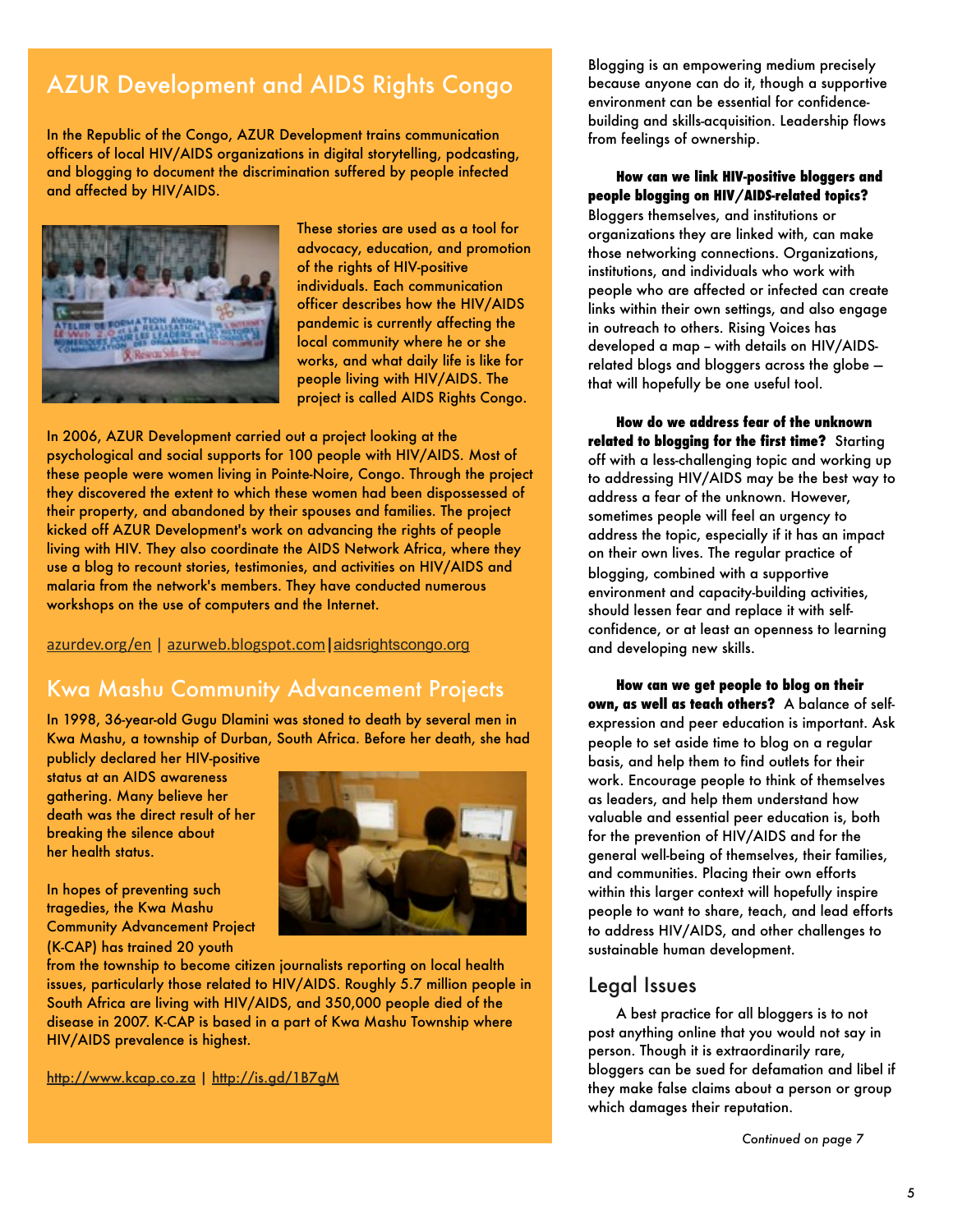# Quotes and Excerpts from Positive Bloggers

## **just for kiks**

"I began reading more about the virus and the people who have it. I am one of those now and I should learn how to deal with it. Fighting an unknown enemy is surely a battle lost at



the onset. I talked to friends of friends and we formed a group. We talked about a variety of issues and situations and experiences: diets, vitamins, those cocktails of pills and capsules they take everyday and which I dread to take soon, a healthy sex life, sex and responsibility, drugs and why we should never take them, reaching out to young people, reaching out to people who don't have it, reaching out to people who don't know anything about it. And yes, reaching out to people who don't want to understand it."

Location: Hong Kong [http://bikolanongtsekwangbakla.blogspot.com/](http://bikolanongtsekwangbakla.blogspot.com)

#### **Justin's HIV Journal**

As all of you know I'm very outspoken about who I am and about HIV Awareness, Prevention and Education. When I found out about my status I didn't know what to do, but I knew I had to do something to get help and to help others. So I came up with *Justin's HIV Journal*. My family was supportive but I only disclosed to the people that were old enough to understand the disease. I have two little brothers who I love dearly, named Brandon and Josh. They are younger than me, so I felt like I had to protect them or at least their image of me.

Once you become open about your HIV status it's open to just about anyone, especially if you're an outspoken HIV activist like me, who doesn't mind sharing that about themselves. Brandon and Josh, I know you found out about my HIV through the Internet, I just wanted to tell you that I love you both and that it's okay, I'm doing fine."

Location: USA <http://justinshivjournal.blogspot.com>

#### 有了愛滋**~**還能擁有愛䆩**?**

**Description**: For 3 years, Guan De has posted and shared his HIV-positive life with love stories on his blog. He is brave and optimistic about his situation. He still desires to love and to be loved.

Location: Taiwan <http://mypaper.pchome.com.tw/news/lmo861/>

## **Autobiography of an HIV Positive**

"While staying in Kathmandu, I heard about an NGO who provides care and teaches about HIV/ AIDS. I joined and started taking many classes. It has shown me positive aspects of life. They told me that HIV/AIDS can't be fully cured, but that there are drugs which can help to slow the decreasing rate of our immune systems and help us to live longer as healthy people. It's distributed freely at the government hospital. We can live many years just as other non-infected people live. It makes me so happy. My husband and I started antiretroviral drug treatment there. Their teaching and programs give me a vibrant energy. It breaks many of the myths of HIV/AIDS that I had. It has given more happiness to my life, which I had lost many years ago. Then I began to think, why aren't these types of programs available in our rural village, Achham, and I told myself that I will start one in my village."

*(Edited for clarity)*

Location: Nepal [http://autobiography-of-an-hiv-positive.blogspot.com/](http://autobiography-of-an-hiv-positive.blogspot.com)

#### **Back in the Closet**

"Back in June 2008, if I remember right, I got my first CD4 count when I was still with the San Lazaro Hospital. It was 343. By

August, I was able to transfer to the RITM, where they took new baseline data. My CD4 had gone down to 328. Down 15 points in just 2 months. I attribute that to the stress and anxiety brought about by the



ultimatum presented to me at San Lazaro; that I needed to tell someone in my family, before they started me on antiretrovirals. Something I just wasn't prepared to do."

Location: Philippines [http://backinthecloset.blogspot.com/](http://backinthecloset.blogspot.com)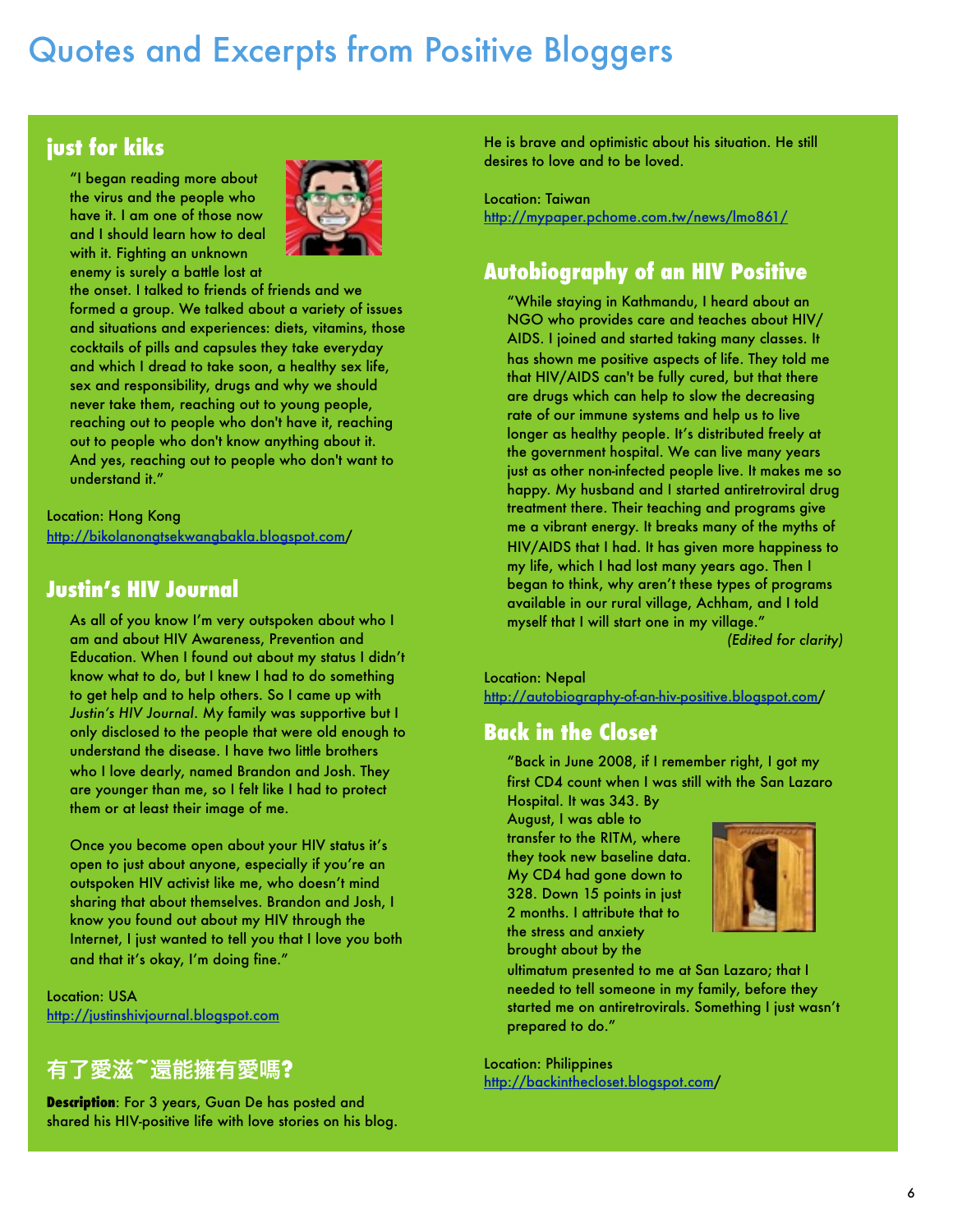It is important to never reveal anyone's HIV status online unless you have been given permission to do so. A "Code of Conduct" for bloggers and blogging has been proposed, and is available at [http://www.is.gd/1CaWG.](http://www.is.gd/1CaWG) Blogger.com has published guidelines for its blogs and bloggers [\[blogger.com/](http://www.blogger.com/content.g) [content.g\]](http://www.blogger.com/content.g) that balance freedom of expression with responsibility and respect towards others. Among the content they will not allow are various types of pornography; hateful and violent remarks; clear copyright infringements; private and confidential information; content that promotes dangerous or illegal activities; and content from anyone trying to impersonate someone else.

More legal resources for bloggers are available at [citmedialaw.org/legal](http://www.citmedialaw.org/legal-guide)[guide](http://www.citmedialaw.org/legal-guide)

#### Getting Started: Resources for New Bloggers

There are literally hundreds of tutorials and guides that explain the basics of blogging and all aspects of digital media. Anytime you have a question you can go to [http://google.com,](http://google.com) type in your question and click on the search button. You can almost always find an answer to your question. In this section we will link to a few guides that should help you get started.

**Choosing blogging software.** The first step is to choose a service to host your blog. Two of the most popular (and free!) blogging services are [http://](http://wordpress.com) [wordpress.com](http://wordpress.com) and [http://blogger.com.](http://blogger.com) Blogger is owned by Google and integrates nicely with other Google products. WordPress is based on opensource software and offers its users slightly more customization. Both services are great, and you can always switch from one to the other. Bloggers based in Africa might want to consider [http://maneno.org,](http://maneno.org) which is aimed specifically at African bloggers in areas with slow Internet connections. It also has a focus on multilingualism and translation.

#### **WordPress Tutorials and Guides:**

- **•** <http://en.flossmanuals.net/wordpress>
- **•** [http://support.wordpress.com/](http://support.wordpress.com)
- [http://lorelle.wordpress.com/wordpress-resources](http://lorelle.wordpress.com/wordpress-resources/)

#### **Blogger Tutorials and Guides:**

- [http://www.blogger.com/tour\\_start.g](http://www.blogger.com/tour_start.g)
- [http://bloggerfordummies.blogspot.com/](http://bloggerfordummies.blogspot.com)
- <http://is.gd/2oFem>

#### **Tips and Suggestions for New Bloggers:**

- <http://www.blogtips.org/start-blogging-but-what-will-you-blog-about/>
- [http://www.toptenblogtips.com/](http://www.toptenblogtips.com)
- <http://is.gd/2oFw4>

If you read through some of the web pages linked to above, there is plenty of information to get you started. Eventually you might also want to start posting photographs, audio, and video content on your blog. See our "Introduction to Citizen Media" guide for an overview of online digital media. [\[http://rising.globalvoicesonline.org/guides\]](http://rising.globalvoicesonline.org/guides)

#### **Guides to Podcasting, Online Video, and Photography:**

- [http://www.podcastfreeamerica.com/](http://www.podcastfreeamerica.com)
- <http://www.kcnn.org/mitv/>
- <http://tlc.ousd.k12.ca.us/~acody/digi1.html>

#### Beyond Blogging: Other Useful Tools

While this guide focuses on blogging to address HIV/AIDS, there are many other online tools to further advocacy campaigns, spread awareness, and build a network of peers. Networking sites like Facebook [\[http://](http://www.facebook.com) [www.facebook.com\]](http://www.facebook.com), MySpace [\[http://www.myspace.com\]](http://www.myspace.com), and Kabissa [\[http://www.kabissa.org\]](http://www.kabissa.org) allow individuals and organizations to create profiles

# HIV Information for

#### Myanmar

Jamie Uhrig, a health activist, blogger, and the moderator of *HIV Information for Myanmar* (http://him.civiblog.org/) offers some tips for "blogging and beyond," especially in places where Internet access is very slow or nonexistent.

*"Blogs are wonderful tools that can serve a lot of people," says Uhrig, but cautions that they are sometimes "harder to access for community members in many* 



*developing parts of the world," especially when video and heavy graphics are included. Uhrig also notes that some oppressive governments block access to content they disapprove of, and that it is important in such cases to think of alternative channels of distribution like email. (For more tips on blogging anonymously and circumventing censorship please see our "Blogging Anonymously" guide linked to on page 1.)*

*Blog posts can be copied and pasted into email messages and sent to dozens of recipients. Uhrig stresses that Google's Gmail can be made secure so that governments and prying eyes can't see your messages:*

#### *[http://him.civiblog.org/blog/\\_archives/](http://him.civiblog.org/blog/_archives/2008/12/2/4003413.html) [2008/12/2/4003413.html](http://him.civiblog.org/blog/_archives/2008/12/2/4003413.html)*

*Uhrig also encourages fellow activists to take advantage of mobile phones. Skype [\[www.skype.com\]](http://www.skype.com) can be used to easily send many text messages to mobile phones all over the world at an affordable price. FrontlineSMS [[http://](http://www.frontlinesms.com) [www.frontlinesms.com\]](http://www.frontlinesms.com) is a textmessaging system that allows NGOs to communicate with dozens or even hundreds of peers instantly. All it requires is a computer and mobile phone.*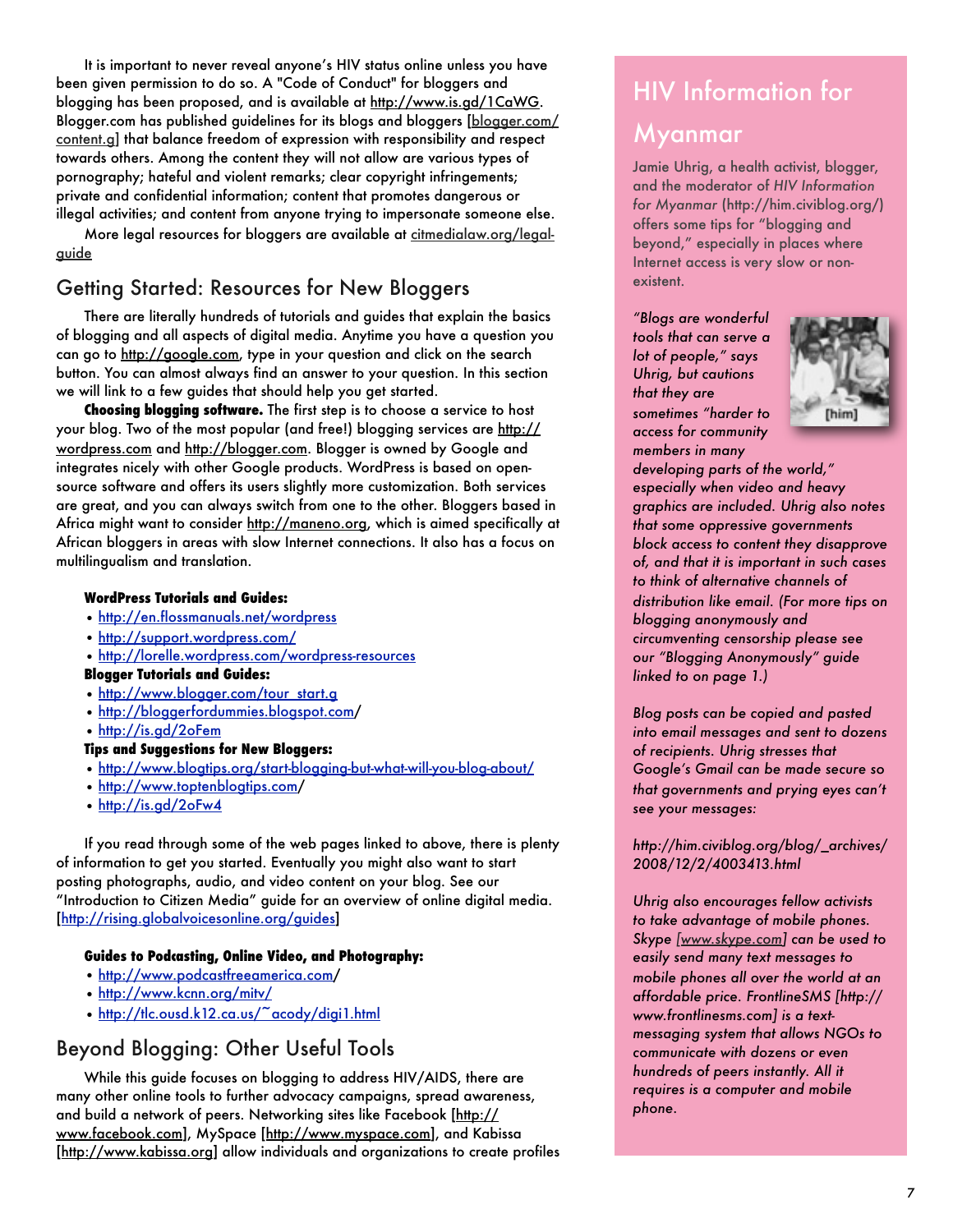# acid reflux

#### **STILL HERE** AND CAUGHT IN THE ACT



# Advice From a Veteran Blogger

*"HIV's First Blog Reality Show" <http://acidrefluxweb.com>*

*"The Internet facilitates technological activism. It gives control and voice to the individual, to express oneself in the way he or she deems fit. It is taking back power, creating a voice that is not defined by others. Personally, it is a way to define myself outside of the small box of HIV, to exist outside of the disease paradigm.*

*"The more people are writing openly about their status, the more other people will see that they too can take risks. An online, 'open' presence serves as a role model for others.*

*"There is no HIV/AIDS-related community history, let alone a history that is international. Most countries are very inward-looking. The Internet has helped to break that down. For example, a website can be seen by people around the world. For women in particular, in Africa and beyond, the Internet has been an amazing networking and support tool.*

*"Goals are very individualized. When one is beginning to be open about his or her status, the goals may be as much internal as external. One goal may be about improving coverage of HIV/AIDS, and encouraging general awareness. Another may be an act of empowerment, to challenge others or even your own community -- however*  you define that - on notions of what it means to be HIV*positive. This is why I use humor in my own work and push boundaries.*

*"I find that many people like to write about how they got to where they are at that point and time. It's hard to set a best practice, but I'd recommend starting to write what you would say in any conversation. An introduction and background come first. Then answer more questions: Why are you writing? What do you hope to get out of it? What is* 

*your history? What are the things we should know about you, to see you as a whole person, to feel a connection with you? Why should we want to come back and find out more?*

*"Humor is a way of reclaiming power … I've seen HIV-negative individuals try to define and label us as many things. There is one thing we are definitely not supposed to be, and that is visible…having fun in life, while all the time being an activist by virtue of making oneself public. Humor has always gotten me through life, especially some of the toughest moments. When I found out I was HIV-positive, over twenty years ago, I didn't know whether to cry or laugh. I chose to laugh as much as I possibly could. Dark humor became my best friend. I love it because it shocks, while giving me courage in the face of adversity. Humor was and continues to be a powerful weapon*  to confront the painful realities in our lives. It takes the awful and twists it around into *an absurdity so exaggerated, it actually becomes funny."*

*(For an example of Finch's use of humor, see Positively HIV-larious, [http://](http://acidrefluxweb.com/?cat=184) [acidrefluxweb.com/?cat=184](http://acidrefluxweb.com/?cat=184) , Edition #364, January 21 -February 4, 2009)* and find others at a local, national, or international level with similar interests.

 DigiActive [\[www.digiactive.org\]](http://www.digiactive.org) has published a number of guides on using social networking tools for advocacy campaigns. Tactical Technology Collective [\[www.tacticaltech.org\]](http://www.tacticaltech.org) has quality guides that explain how to use free and opensource software for activists. Mobile Active [\[http://mobileactive.org\]](http://mobileactive.org) focuses on using

mobile phones to create social change and improve healthcare.

Blog search engines like Technorati [\[http://technorati.com\]](http://technorati.com) can help promote your blog and assist in finding other blogs that interest you.

#### Join the Global Conversation

Now that you know the basics of blogging, it's time to join the global conversation. Global Voices is a community of citizen media enthusiasts from around the world which aggregates, curates, and amplifies the international online conversation. Whether you're looking for podcasts from Japan or captivating photos from Macedonia, Global Voices is an online village of everyday people sharing stories, photographs, and opinions from their corner of the world to yours. We hope that you take part in the conversation.

[www.globalvoicesonline.org](http://www.globalvoicesonline.org)

#### Blogging Positively: Get Involved

There are many ways to become involved in the Blogging Positively community. If you would like to be included on our map of HIV-positive bloggers around the world please email Global Voices' Public Health Editor [Juhie Bhatia](http://globalvoicesonline.org/author/juhie-bhatia/) [\[http://globalvoicesonline.org/author/](http://globalvoicesonline.org/author/juhie-bhatia/) [juhie-bhatia/\]](http://globalvoicesonline.org/author/juhie-bhatia/) with a link to your blog and the city you live in. We also encourage you to subscribe to the [Blogging Positively](http://groups.google.com/group/rv-positively)  [mailing list](http://groups.google.com/group/rv-positively) [\[http://groups.google.com/](http://groups.google.com/group/rv-positively) [group/rv-positively\]](http://groups.google.com/group/rv-positively)

#### Acknowledgements

Greatest thanks to all who participated in the development of the guide, including the chat sessions that formed the foundation of the "Blogging Positively" project. Special appreciation goes to: David Sasaki, Solana Larsen, and